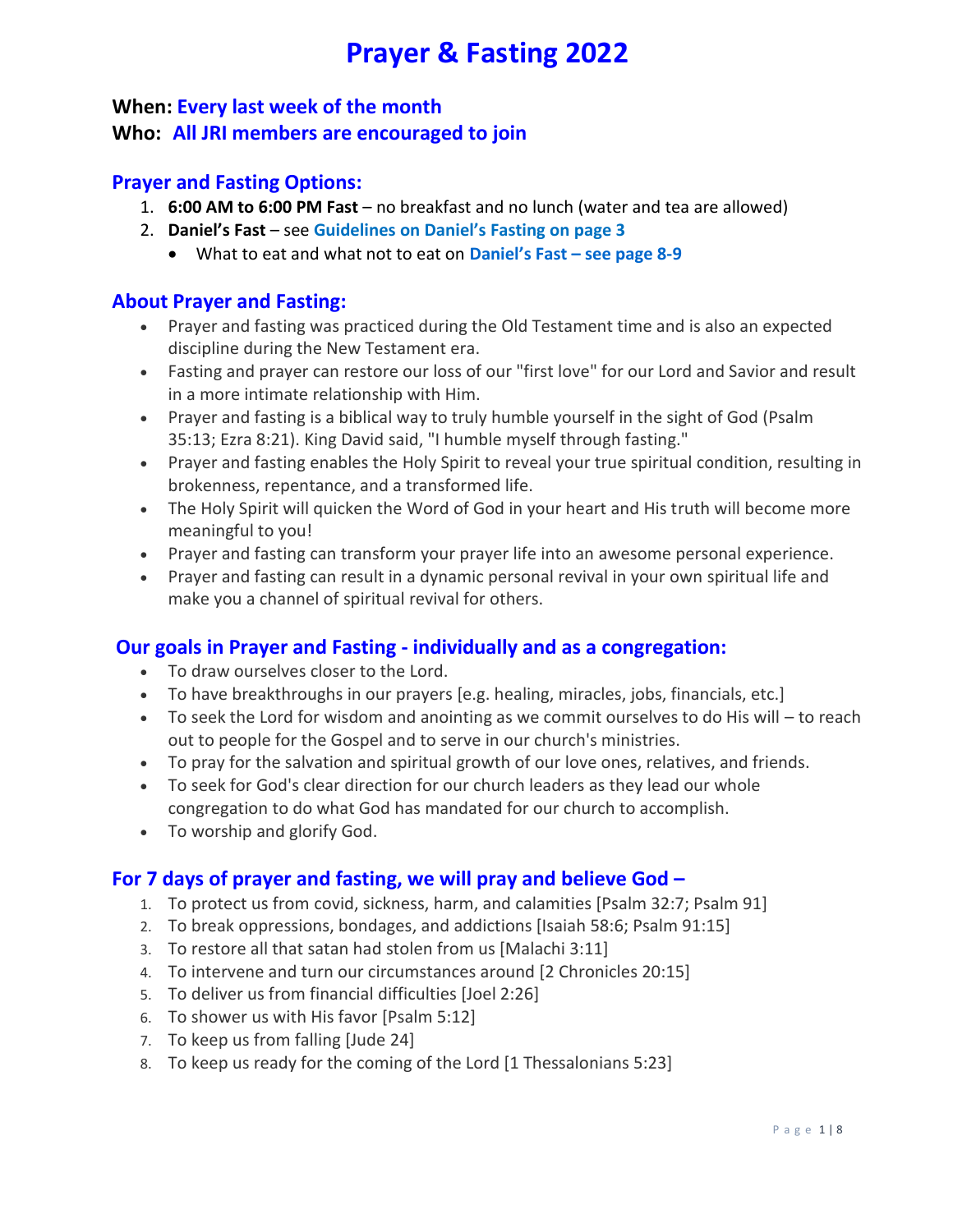## **Prayer Focus during Prayer & Fasting**

## **For yourself, family, and relatives:**

- 1. Pray for yourself that you will seek God with all your heart and decide to live a consecrated life every day (dedicated, devoted, committed, surrendered life unto God).
- 2. Pray for God's full protection upon every member of your family and relatives from any virus and from any attack and scheme of satan and his demonic forces.
- 3. Pray for God's blessings and provisions upon your family and relatives.

## **For others:**

- 1. Pray for God's full protection upon every member of JRI Church from any virus and from any attack and scheme of satan and his demonic forces.
- 2. Pray for God's blessings and provisions upon every member of JRI Church.
- 3. Pray for the commitment of all JRI members to love the Lord, to worship Him, to obey Him, to praise Him, and to serve Him with their whole heart, mind, soul and strength. That all our adults and young people will desire to go deeper in their relationship with the Lord, to develop their fear and reverence unto Him, and to REALLY worship Him in spirit and in truth.
- 4. Pray for God's wisdom, guidance, and anointing upon our pastors, church leaders, and members especially during this time of the year where we are preparing for our goals and plans for the year 2022.
- 5. Pray for boldness and wisdom upon all JRI members in sharing the Gospel of Christ to love ones, to friends, and to everyone.

## **For the US and the whole world:**

- 1. Pray that God will vanish the covid-19 virus all over the world.
- 2. Pray for peace and order here in the US, in Jerusalem, and all over the world.
- 3. Pray that leaders of all nations will seek God and will have the fear of the Lord as they govern their people.
- 4. Pray for the advancement of the Gospel of Christ to every part of the world. Pray for more missionaries and evangelists to go to all countries.

#### **For our church finances:**

- 1. That God will provide for our church financially to be able to pay for our rent at our current worship center, pay for our monthly mortgage payments for the church property at Cedar Lane, and save some money for our church building fund.
- 2. That God will touch the heart of our church members to give to God what is due to God (tithes and offerings).

#### **Spend quality time with the Lord and with the Word of God. Join our church-wide DAILY devotion.**

**Abstain from tele-series, YouTube movies, computer games, etc.**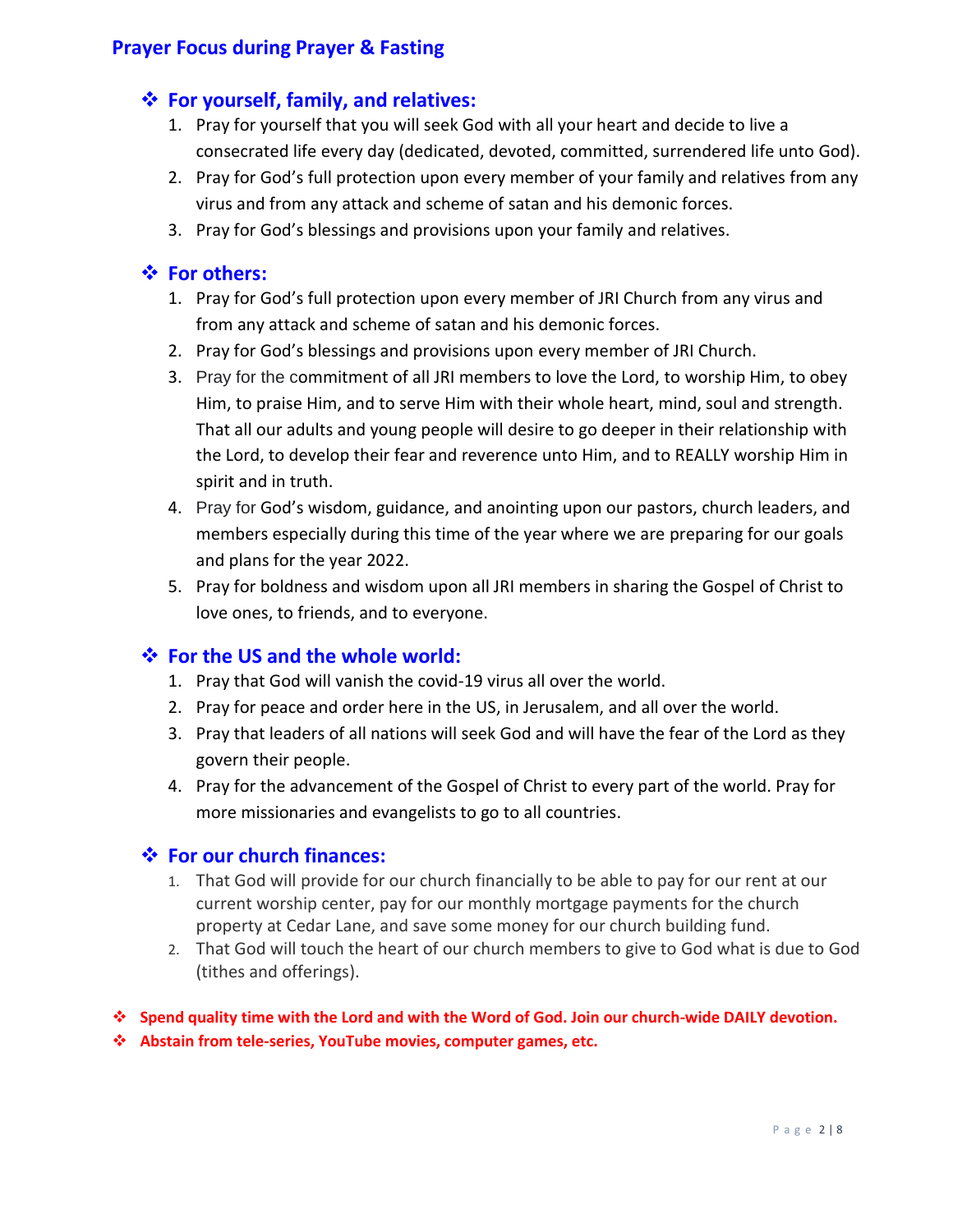# **Guidelines on Daniel's Fasting**

Daniel's Fast is for those who want to honor God by fasting from certain foods and activities for a designated length of time. There are also big health benefits for those who choose to do this fasting.

## **Diet or Fast?**

The reason Daniel's diet is a fast – Daniel gave up certain foods to honor God. He was fasting from "Royal Food" that would defile his own body. In doing this, Daniel honored God with his body, mind, and soul.

#### **Genesis 1:29 (NIV)**

*29 Then God said, "I give you every seed-bearing plant on the face of the whole earth and every tree that has fruit with seed in it. They will be yours for food."*

God gave us the wonderful gift of food. That food is fuel for our body. As a Christian, I have learned that our bodies are a temple of God. God gave us our bodies to use, and care for as long as we are on this earth. Unfortunately, much of the food we eat is no longer of God they are manmade food.

*When Adam and Eve lived in the Garden of Eden they were given a wide variety of delicious food to eat. The Garden had every sort of fruit and vegetable we could imagine. All of it fresh and healthy to provide fuel for God's new creation, man and woman. The food was not processed, there were no preservatives, or chemical sprays on that food. However, in the 21st century food is not so natural and organic anymore. The Daniel's Fast takes a commitment not only to eliminate certain foods, but to be sure that the foods that we eat are natural and organic.*

## **Too Heavy:**

The average person in America has a heavy body. Not just heavy with excessive weight, but also **heavy in toxins**. These toxins cause many known and unknown health related issues. When those toxins are removed, health is often restored. God can offer restoration to those who eat as healthy as Adam and Eve once did.

#### **Daniel 1:11-16 (NIV)**

*11 Daniel then said to the guard whom the chief official had appointed over Daniel, Hananiah, Mishael and Azariah, 12 "Please test your servants for ten days: Give us nothing but vegetables to eat and water to drink. 13 Then compare our appearance with that of the young men who eat the royal food, and treat your servants in accordance with what you see." 14 So he agreed to this and tested them for ten days. 15 At the end of the ten days they looked healthier and better nourished than any of the young men who ate the royal food. 16 So the guard took away their choice food and the wine they were to drink and gave them vegetables instead.*

Daniel asked only for vegetables and water because he did not want to eat any "Royal Food." Doing this did not only restore Daniel, Hananiah, Mishael, and Azaria to better health, but they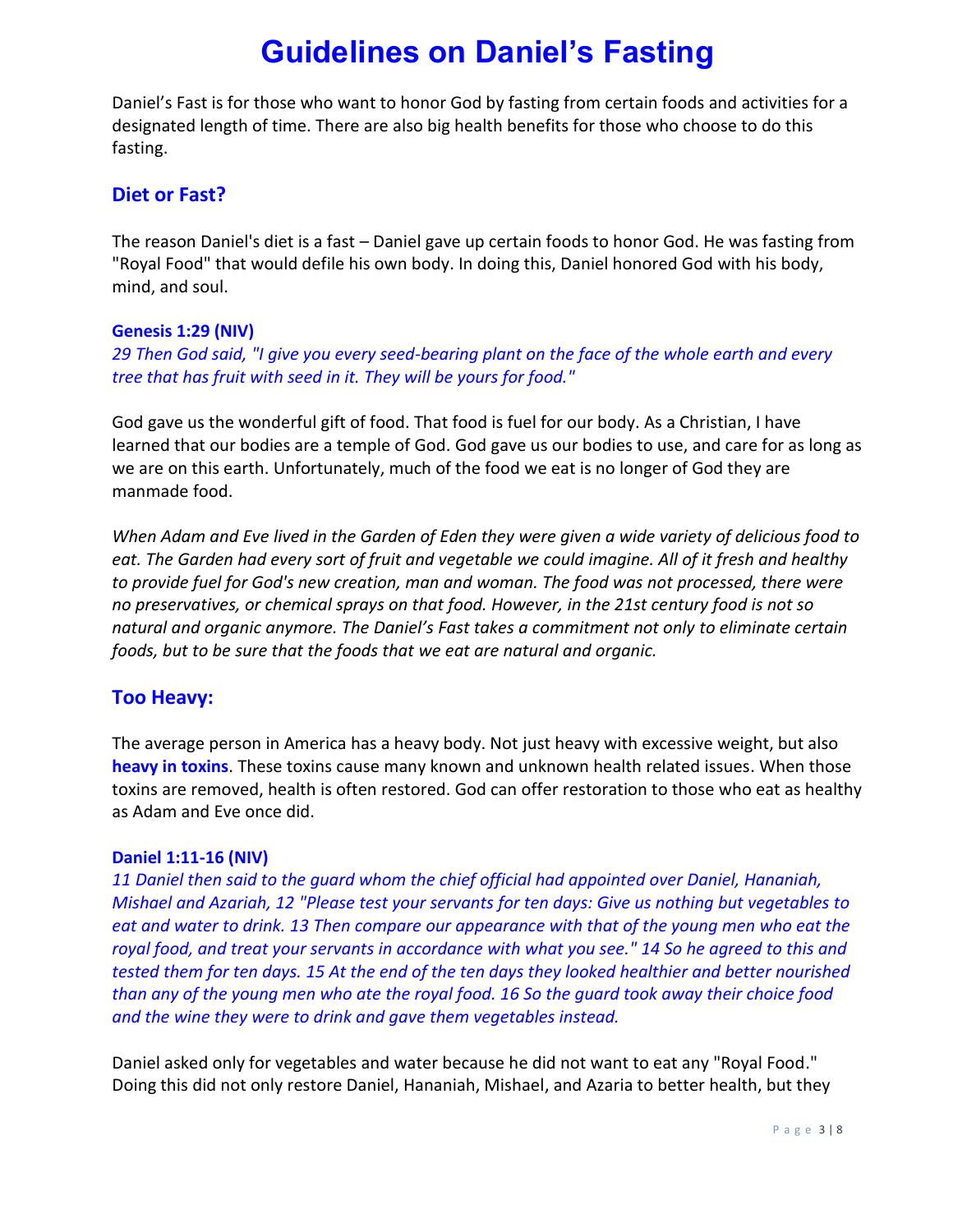physically appeared healthier and better nourished. Within just 10 days, they looked better than the guards that watched them!

### **Determination:**

#### **Daniel 1:8 (NIV)**

*8 But Daniel determined that he would not defile himself by eating the king's food or drinking his wine, so he asked the head of the palace staff to exempt him from the royal diet.*

Daniel was determined, as mentioned in the Bible. It was this determination that helped Daniel to accomplish his mission. Without that determination, Daniel may have given up before experiencing the results. How often do we give up before getting to the results?

Through his choice of food, Daniel sacrificed temporary satisfaction for long-term benefits. Often the unhealthy foods that give us only temporary satisfaction. It is often the unhealthy foods that we crave more and more.

Every day we see advertisements about fast food, or un-natural food that are convenient, but not healthy. Perhaps overweight people or people with health problems should be in the commercials for unhealthy food. Instead, we see commercials with healthy looking people eating unhealthy food. Is this not false advertising? Regardless of advertisements, or food packaging, we are responsible for our food choices.

Even food or drink labeled as "diet" is often very unhealthy. This is due to the artificial ingredients and dangerous chemicals and toxins added. During the Daniel's Fast, it is important to read the label of any package. Usually, if the ingredient list is longer than a paragraph it is a good indication of artificial ingredients. This is especially true when you cannot even pronounce the names of the ingredients on the list.

#### **No Limits:**

#### **Daniel 10:2-3 (NIV)**

#### *2 At that time I, Daniel, mourned for three weeks. 3 I ate no choice food; no meat or wine touched my lips; and I used no lotions at all until the three weeks were over.*

Daniel fasted for 21 days. This does not mean that you should not commit to a longer or shorter time to fast. While 21 days was ideal for Daniel, you do not need to commit to this exact length of time. However, I recommend that you decide 21 days in order to see and feel the immediate health benefits, and realize the spiritual benefits as well.

It is important to understand that while doing the Daniel's Fast, you can eat as much as you want. This Fast is not about starving yourself and being tired. In fact, if you do this fast properly you will feel better and more energized than you may even remember. You can fill your stomach with all kinds of good food, as long as it is not "Royal Food."

Even lotions were avoided during the time Daniel set aside to fast. Since lotions are absorbed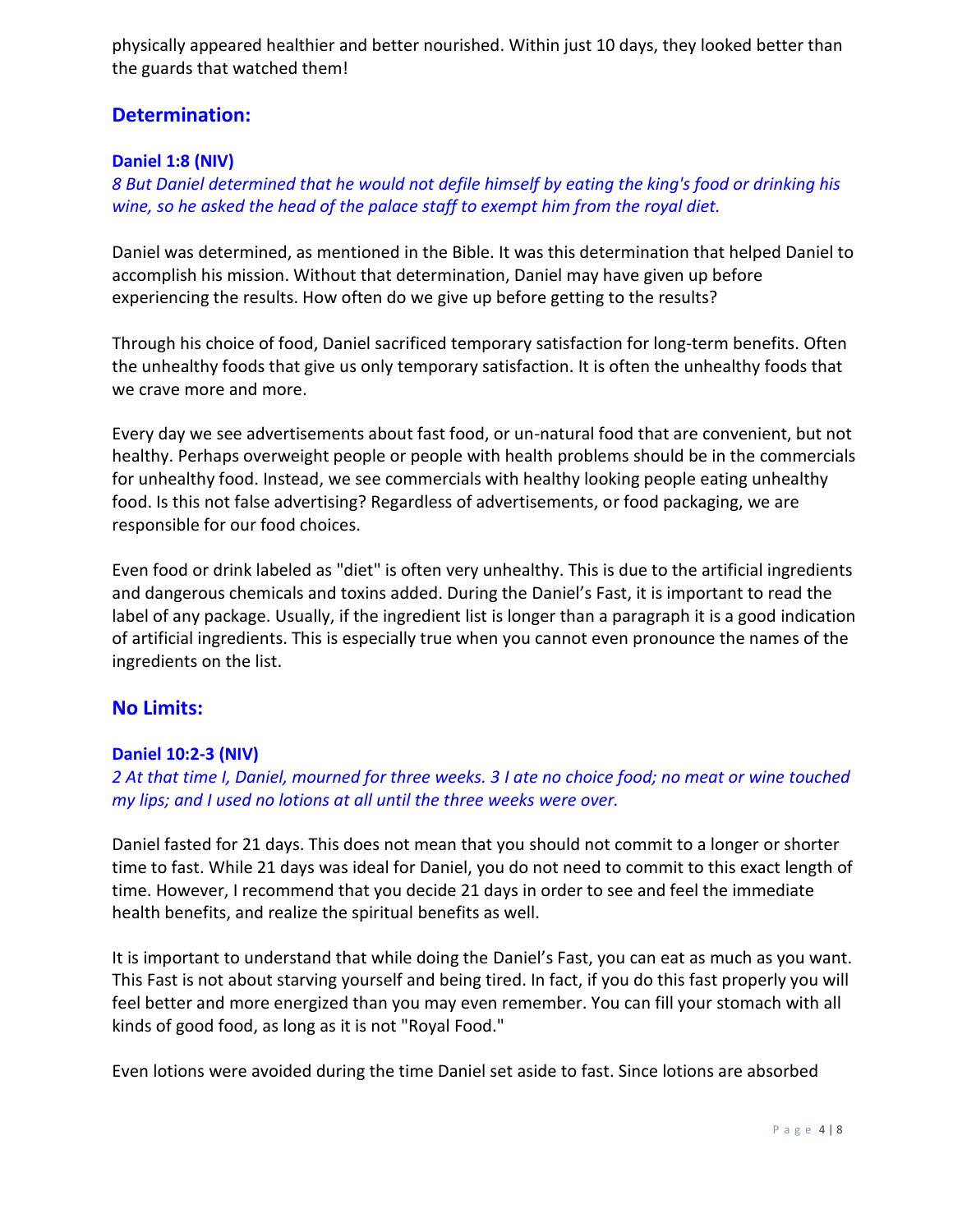directly into the skin, they too can be a threat to any person's well-being. This is especially true over time if unnatural lotions are used daily.

If you don't eat properly, you will feel tired doing the "Daniel's Fast". I realize you may have a busy schedule, and don't have time to feel tired throughout your day. The good news is that if you do the fast properly, you will eventually feel even more energy than usual. To keep your energy level high, one of the best things you can do is to eat at least one Carbohydrate and one Protein. Just make sure each meal, or snack you always follow the "One Carb One Protein" rule. **It's simple once you realize which foods are carbs and which foods are proteins.** You can mix and match them any way you like while you eat. Protein offers immediate energy and won't make you tired later. Carbohydrates will help to keep your energy level higher throughout the day. That is why it is very important to eat both constantly.

Find good vegetarian restaurants in your area. During this fasting period, you may discover just how good some vegetarian restaurants can be. You will find various salads, vegetable plates, and even soup that fits within the guidelines.

Making frequent trips to the grocery store is also beneficial during the Daniel's Fast. Stock up on a wide variety of Whole Grains, Legumes, Fruits, Vegetables, Nuts, water and juice. Having a variety of foods to eat can be an enjoyable experience throughout each day.

#### **No Compromise:**

In order to buy food that is appropriate for the Daniel's Fasting you will need to buy Organic Food, and food that is truly natural. This means you will be buying food without chemicals, preservatives, or other similar additives. Organic food is simply better. It is the way God intended to be in its natural state unaffected by unhealthy man-made processes. Some people still choose to eat processed foods and unnatural foods during the Daniel's Fasting. However, they cannot realize the full benefits of the Daniel's Fasting by making such a big compromise!

Often I hear people complain about the price of Organic food. To save money on Organic food shop at stores that specialize in selling Organic food. When you buy organic food at a regular grocery store, you can pay too much. Fortunately, organic food stores buy organic food in greater quantities for less money. They pass that savings onto their customers. In fact, the more people who shop Organic, the cheaper Organic food will be.

The Daniel's Fast does not have to be more expensive than your normal grocery bill. For the average person, the amount spent on caffeine (coffee), alcohol, snacks (chips, pop, cookies, ice cream, etc.) is much more. You might be surprised at how much you save when these "Royal Foods" are eliminated from your grocery list temporarily.

Don't go crazy buying everything labeled as "organic". Remember, organic food is not a trend. It is how food used to be, and how it should be today. You can still find natural and "organic" food even if it is not labeled that way. On the other hand, watch out for misleading packaging or marketing of a product that claims to be "natural" but really isn't.

One great way to pick up food that is appropriate for the Daniel's Fast is to go to your local Farmers Market. You can find low prices on unaltered fruits and vegetables, and support your local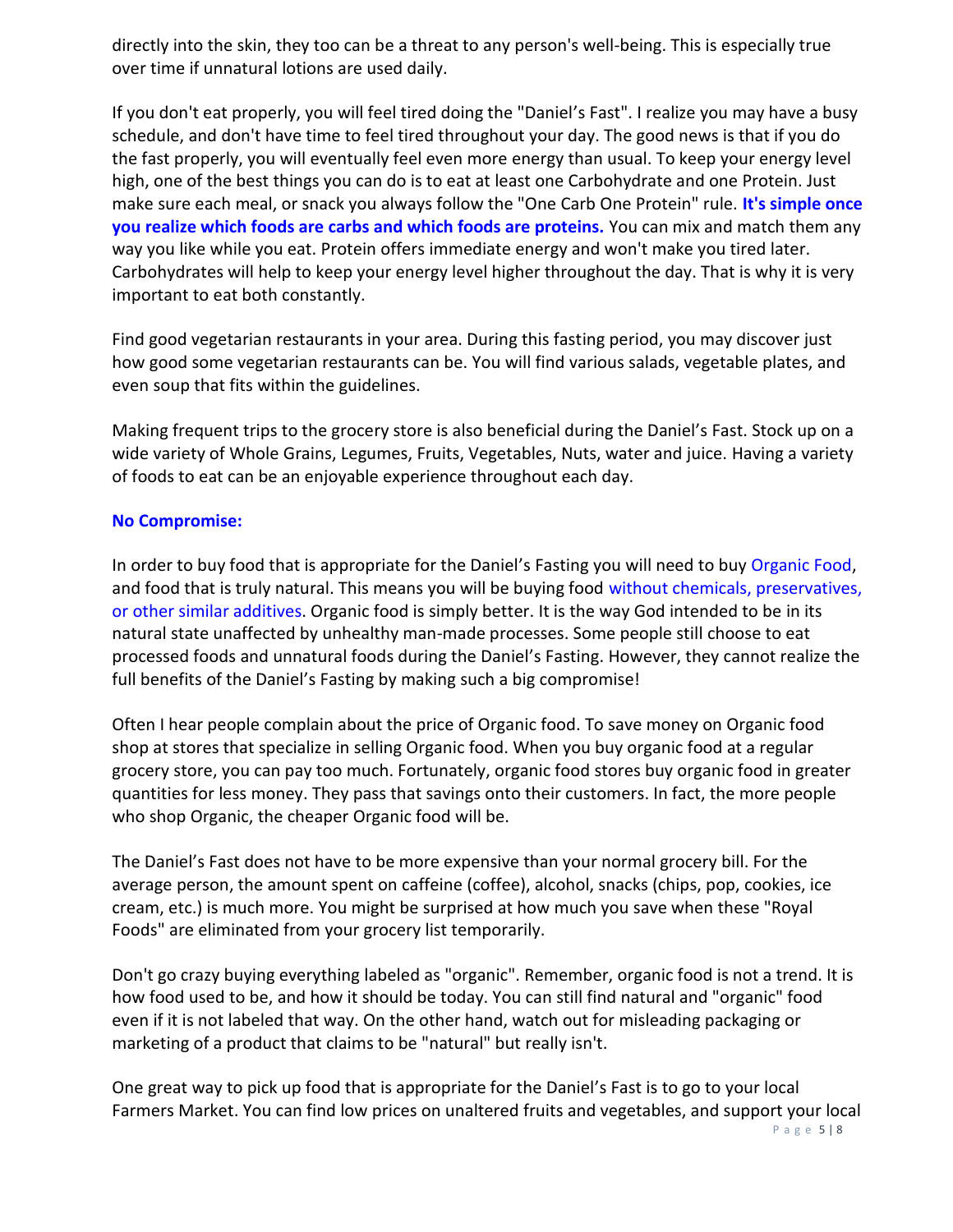farmers at the same time. This is the ultimate win win situation for saving money and even boosting your local economy. In addition, there is no better tasting fruits and vegetables than what you can find at a Farmers Market. I don't even want to imagine trying to do the Daniel's Fast eating the tasteless stuff found at many corporate grocery stores.

#### **Detox:**

During the first 3 days of this fast, your body will begin to flush out toxins. You may find yourself making trips to the bathroom more often. As your body starts to eliminate excess toxins, be prepared to feel great. You will feel lighter and healthier than you might remember. Your stomach will also begin to shrink so you will not feel as hungry. This is a great bonus for those trying to lose weight, and help flatten their stomach or slim down.

If you are a heavy coffee drinker or sugar addict you won't be able to depend on those things for energy. You may need much more sleep than usual, but this is a natural reaction. Give yourself permission to sleep more. Eventually, your body won't need to rely on the caffeine and/or sugar just to get through the day. Once you eliminate these addictions from your diet you will also release your body and mind from this dependency. Last but not least, you will save money and time by eliminating trips to the local coffee shop, or dessert isle at your grocery store.

After the first week, you will not feel the same hunger like you might be used to. You will no longer crave the many unhealthy ingredients that can keep you overweight, and even addicted. This is due to the body's natural reaction to eating healthy. Instead of filling your body with addictive sugar, excessive salt (sodium), and other toxins, your body can now rely on " healthy fuel". Your body will not have to work as hard to break down the natural foods eaten during the Daniel's Fast. That leaves more energy for you once your body starts to adjust.

#### **Think Twice:**

In our daily routines, we are often so **accustomed to eating without thinking**. The Daniel's Fast requires that you think about the food you put in your body. By planning meals in advance, you save time and money when shopping at the grocery store. Don't buy what you won't eat, and don't waste what you buy! This fast is a commitment that takes the same determination that Daniel had. Don't worry you can build this determination as you go. It is important to take those first steps before convincing yourself that you might not be able to stay on track. Of course it will be difficult to break the daily food habits that have been formed over many years. With each healthy meal you will become stronger not only physically, but mentally and spiritually.

Eating many times a day is best for maintaining higher energy. By constantly giving your body fuel, you will have more energy. Doing this also increases one's metabolism, and more calories are burned daily. This means eating more small meals, and snacks. Even a piece of fruit such as an apple and some almonds will serve the purpose. It is beneficial to keep some food on hand at all times! Keep some in your car, by your computer, in your coat pocket.

Losing weight while doing the Daniel's Fast is a given. By eating healthier with these natural and organic foods, your body can lose excessive weight. This can be done without exercise, however, a combination of exercise and a good diet will certainly help lose weight faster. The best remedy to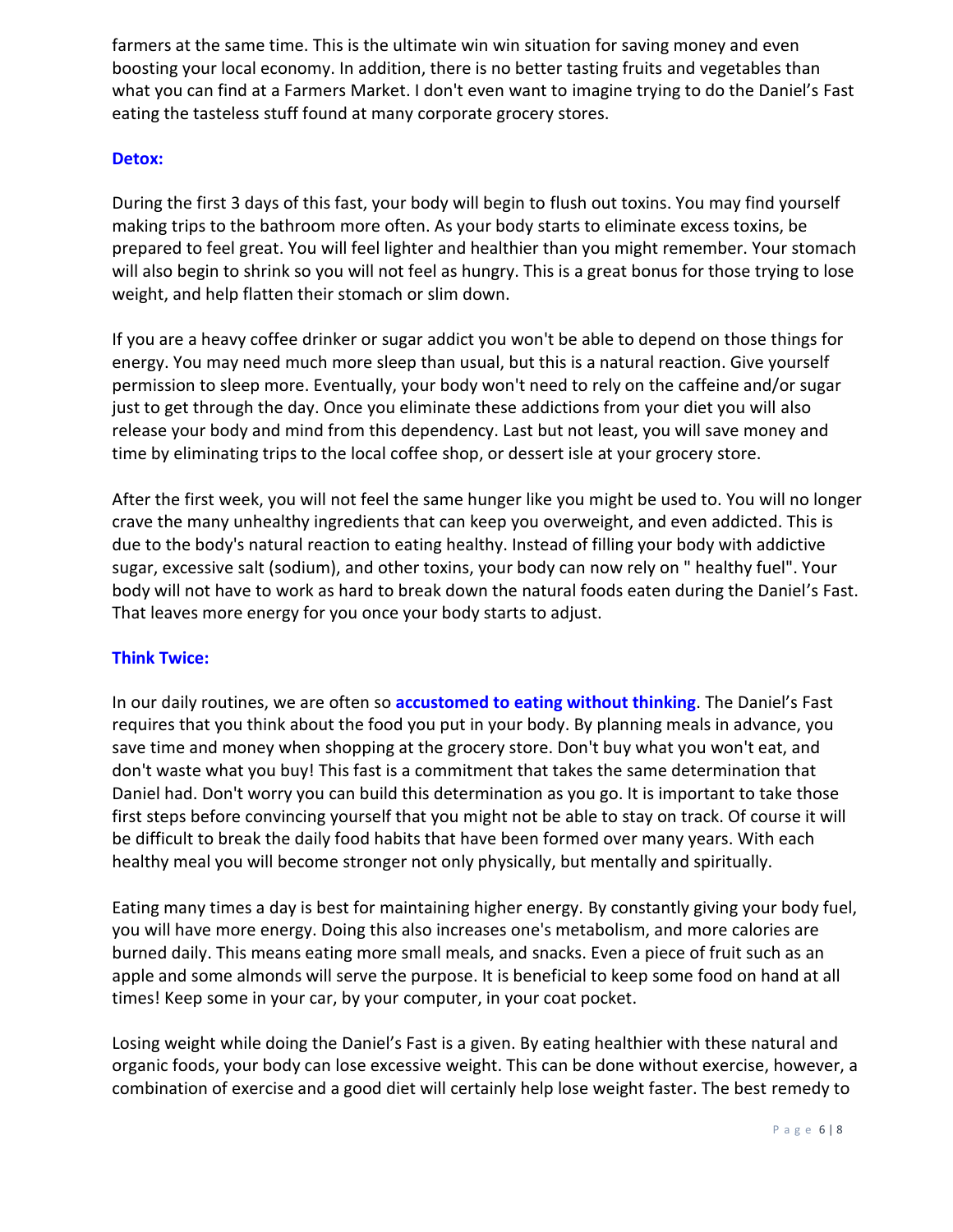losing weight and keeping it off is to make long term dietary changes. I recommend life-long changes to keep unwanted and unnatural weight from ever coming back!

As you reap the benefits of doing the Daniel's Fast, you can gain insight and knowledge about the fuel you put inside your body. Hopefully you will find many things you can change with your normal diet. Unfortunately, a "normal diet" to most people still contains foods that are unhealthy. This can contribute to illness and even disease over time. For example there is refined sugar (and fructose) in more items than most people realize. This can cause contribute to weight gain, high blood pressure, diabetes, and heart disease. I challenge you to look for items without high fructose in your average grocery store. You will find this ingredient in basic everyday items. This includes cereals, pasta sauce, juice drinks, bread, and other items that you might normally consider healthy. Another ingredient to watch for is MSG which an addictive ingredient used as a preservative in many foods. It is no wonder why so many children and adults in America are hyperactive, obese, and ill.

#### **Relief:**

While you are also fasting from meat you may also start to feel relief from minor health issues like greasy skin. For some there will be relief from other more serious health issues. You may also discover relief from the effects of hormones, another major problem with today's meat. The meat you buy may be from animals that have been injected with hormones (bst). This is also true of the milk, and eggs found in typical grocery stores today.

After the Daniel's Fast, you can continue to avoid eating unhealthy foods. One way to be sure that you are not eating this "defiled" food is to buy meat, eggs, and milk without added hormones. You can often find a statement on the packaging such as "This milk is derived from cows that have not been treated with BST". Some people have reasonably suggested that so many of today's children and young adults are taller and bigger because of this hormone epidemic. Take time to pray about this and all food you have put in your body in the past, and how you can honor your body, your children, and God in the future.

One of the biggest things I learned was at the end of the fast just before Easter Sunday. This was simply that I often spend my time craving something more than I need. It used to be hard to sit still and just enjoy a bowl of Oatmeal with Soymilk without turning on the T.V., or finding another distraction. **It's distractions that rob us of our very lives each day**. On any given afternoon, I would have to make a run to Starbucks for a coffee, and at night often had a beer or two. Then there's the snacks. Even though I usually had eaten healthy, I was still snacking too much, having too much caffeine and sugar, and sometimes too much alcohol. I was always trying to fill a void, even if in a small way. Over time it adds up and can cost us our health, joy, freedom, time, and money. Remember, only God can fill the void.

#### **Strength:**

Daniel's fast was a time that Daniel set aside to honor God. Regardless of the amount of time spent fasting, Daniel's Fast is a time to spend with God. During this fast remember to read the Bible often.